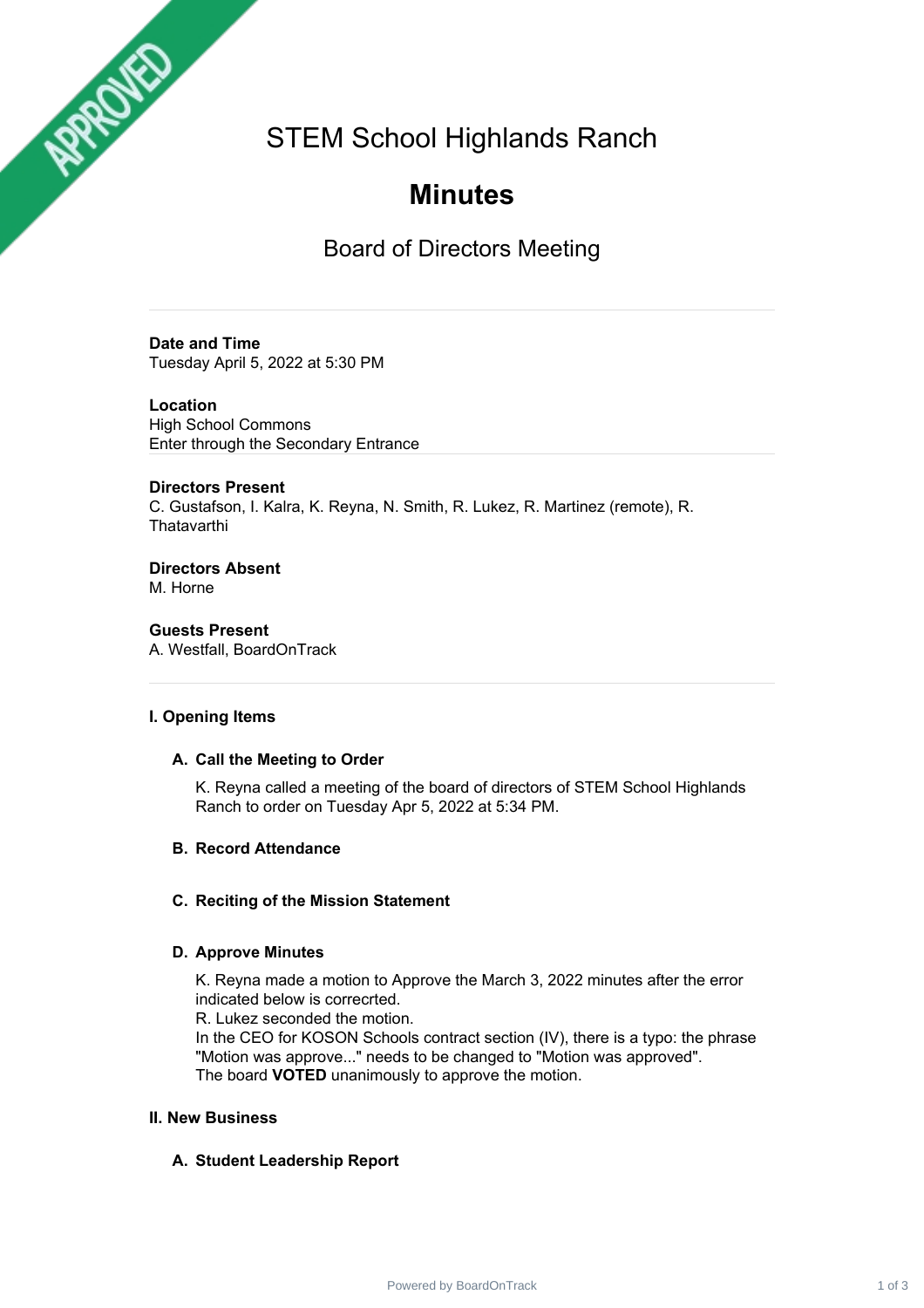The WISH Week Fundraiser goal for this year was \$15,000. Total raised- \$18,500!

#### **B. Proposal- Establish May 7th as a perpetual day of giving and no school**

K. Reyna made a motion to make a resolution to embrace the concept below: STEM School Highlands Ranch will be closed for regular operations on May 7 of every year, to instead be used as a day of giving to honor those who were impacted and thank those who provided support.

C. Gustafson seconded the motion.

The Board discussed whether a motion or a resolution would be more appropriate to best serve STEM school. It was determined that they would make a resolution to support the concept as presented. Adjustments to the academic calendar and the decision of whether to observe the nearest school day to May 7 in subsequent years will be up to the administration. Power Expediant 2 of 3 STEM School Highlands Ranch - Board of 3 STEM School Highlands By the SCHO Highlands Ranch - Board of 3 STEM SCHOOL Highlands Ranch - Board of 3 STEM School Highlands Ranch - Board of Directors Meeti

The board **VOTED** unanimously to approve the motion.

#### **C. Executive Director's Report**

Staffing updates Covid update- we are out of outbreak status Updates around STEM

### **D. Announcing STEM's new executive director**

LynAnn Kovalesky is STEM's new Interim Executive Director

#### **E. Election Update for one open Class A Board seat**

There is a Class A position open. The ballots will be collected through email. Every parent is allowed to vote once via their email address, so it is suggested that every adult in the family use a separate email address when voting.

#### **F. Policy Committee- Update**

Default will be to use the DCSD policies as guidance. Draft versions of updated STEM-specific policies have been sent to the board for review.

### **G. Public Comment**

There were 4 people who signed up for public comment: 3 STEM parents and 1 STEM student.

First public comment-STEM Parent raised concerns regarding 9th grade English curriculum.

Second public comment-STEM Parent raised concern regarding the 9th gr. English curriculum being anti-police, anti-democracy and racially inflammatory. This parent felt that the teacher failed to notify parents of content.

Third comment- STEM 10th Gr. Student - requested STEM bring back snow days. Presented counter arguments to the 3 posted reasons for no snow days.